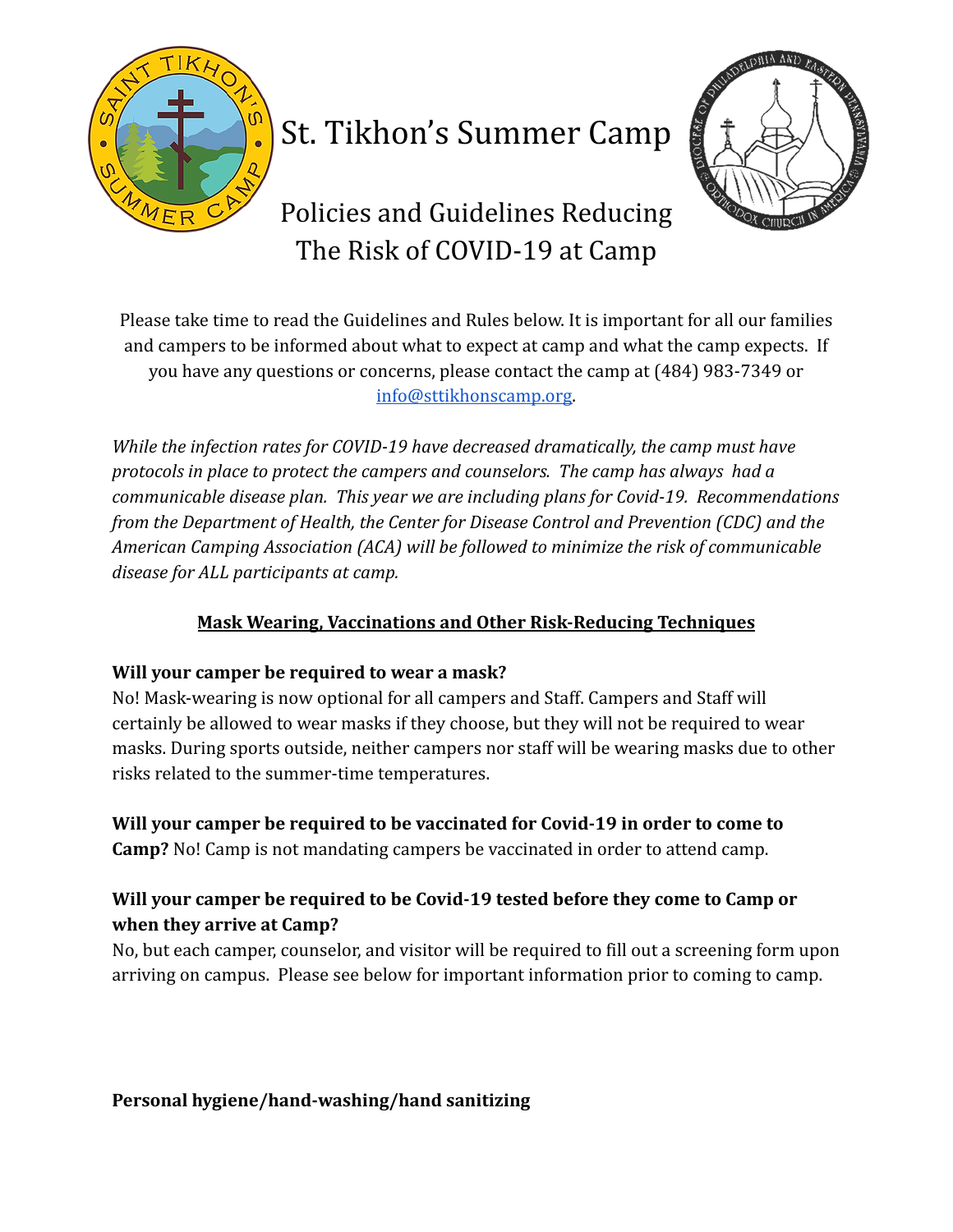It is very important for campers and counselors to wash their hands throughout the day to keep the entire camp healthy. Campers and staff will be asked to wash their hands as they move from activity to activity and before and after every meal.

## **Limiting Time Indoors**

While there will be indoor camp activities, activities and meals will be structured to be outdoors as much as possible. Campers should come more prepared this year to enjoy the outdoors!

## **Before Arrival**

To help reduce the risk of spreading infection, the camp is requesting campers, staff,volunteers and clergy alike to do the following **BEFORE** they arrive at camp:

A. Be socially responsible. To the extent possible, limit contact with others outside of your household for the 5-7 days prior to your arrival at camp. Again, this is simply a way to remain healthy PRIOR to camp, and reduces the likelihood of not being healthy when you do arrive.

B. Make sure your child is healthy when they arrive at camp! **DO NOT** send your child to camp if they experience any of the following symptoms without notifying the camp to review the illness with you and determine if it is safe for your child to attend camp:

#### -**Fever or chills,**

If your child has had a fever **(higher than 100.0 F)**, that fever must return to normal, without the help of fever reducing medication. The camper must be fever free **48 hours before arriving at camp**.

-**Cough, muscle or body aches, fatigue, headache, new loss of smell or taste, sore throat, loss of voice, an unexplained rash**

- C. Of course, if your camper has other symptoms that would indicate they are sick, please do not send them to camp. The same is true for all Staff, Clergy and Volunteers. This is the most important way to ensure a fun, safe and healthy summer for our kids at camp.
- D. If your child has been in close contact with someone who has a confirmed case of COVID19, please follow the CDC Guidelines about quarantining and isolating.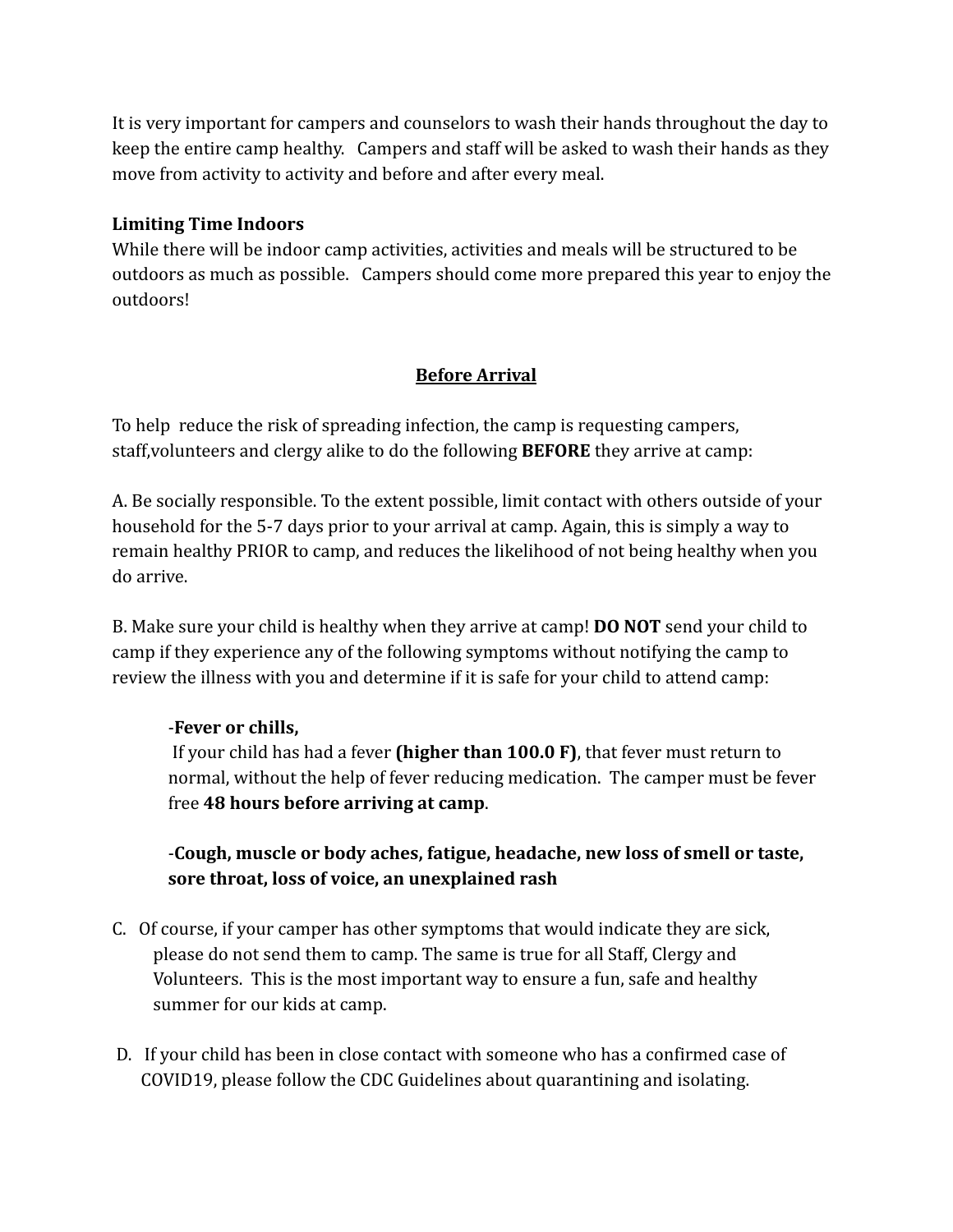guidelines can be accessed at: https://www.cdc.gov/coronavirus/2019-ncov/your-health/quarantineisolation.html.

**Please be in contact with the camp before you arrive in the event your child has been in close contact with someone who has a confirmed case of COVID-19**. The **guidelines indicate that exposure does not necessarily preclude attending camp, but making the camp aware is an important part of maintaining a healthy camp.** The camp will be required to follow its communicable disease plan to make a decision about admittance. If they have been in close contact with a person who has been diagnosed with COVID-19 in the last 10 days prior to camp, the camp needs to be informed (via call or email) as soon as possible, again, the camp will follow its plan to make a decision about admittance.

4. Finally, if your child has tested positive for Coronavirus, they cannot attend camp for 10 days after testing positive and they must be symptom free for at least 2 days prior in order to attend. **If your child tests positive on or after June 23rd, please notify the camp to discuss further directives for attending the camp program.**

## **At Check-in:**

Upon arrival to camp, all campers and parents will meet with the medical staff first to do a medical screening. Following the screening staff will guide you and your child/children through the remainder of the registration process

# **\*\*Important\*\***

**If someone other than the parent or guardian is dropping off the camper(s) to camp, the parent or guardian must be available by phone to answer the questions for the medical screening process.**

## **Back at Home:**

After you return home, camp recommends you do the following:

1. Make sure you follow your State's (your Local's) guidance about traveling after returning home.

2. Monitor yourself (your camper) for symptoms related to COVID-19. 3. If you develop symptoms related to COVID-19 or test positive for COVID-19 within 5 days of returning home, please contact the Camp immediately so that we can start contact tracing.

# **Medical Procedures and Policies**